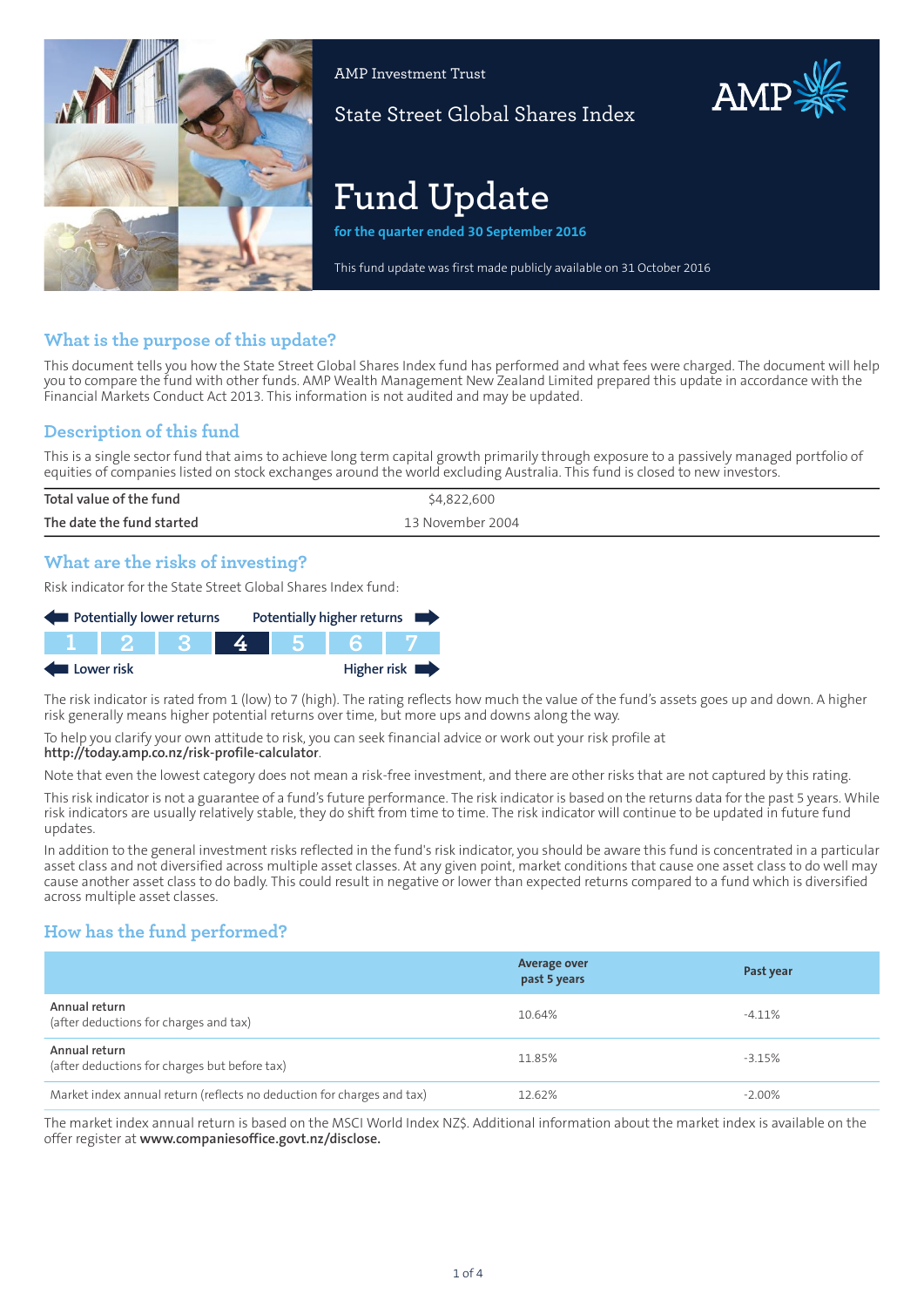#### **Annual return graph**



This shows the return after fund charges and tax for each of the last 10 years ending 31 March. The last bar shows the average annual return for the last 10 years, up to 30 September 2016.

**Important:** This does not tell you how the fund will perform in the future.

Returns in this update are after tax at the highest prescribed investor rate (PIR) of tax for an individual New Zealand resident. Your tax may be lower.

#### **What fees are investors charged?**

Investors in the State Street Global Shares Index fund are charged fund charges. In the year to 31 March 2016 these were:

|                                                             | % of net asset value                                                     |
|-------------------------------------------------------------|--------------------------------------------------------------------------|
| Total fund charges (estimated) $1$                          | $1.07\%$ <sup>*</sup>                                                    |
| Which are made up of -                                      |                                                                          |
| Total management and administration charges (estimated) $1$ | 1.07%                                                                    |
| Including -                                                 |                                                                          |
| Manager's basic fee (estimated) $1$                         | 0.78%                                                                    |
| Other management and administration charges <sup>2</sup>    | 0.29%                                                                    |
| Total performance-based fees                                | $0.00\%$                                                                 |
| <b>Other charges</b>                                        | Dollar amount per investor or description<br>of how charge is calculated |
| Member fee                                                  | \$0.00                                                                   |

\* Based on increased regulatory costs, including a one off cost associated with registering the Scheme under the Financial Markets Conduct Act 2013, and increased administration expenses, the Manager estimates that the total fund charges for the next scheme year will be 1.24% of the net asset value.

Investors may also be charged individual action fees for specific actions or decisions (for example, for withdrawing from or switching funds). See the 'fees and other charges' document on the entry relating to the offer of interests in the AMP Investment Trust maintained on the offer register (**www.companiesoffice.govt.nz/disclose**) for more information about those fees.

Small differences in fees and charges can have a big impact on your investment over the long term.

### **Example of how this applies to an investor**

Craig had \$10,000 in the fund at the start of the year and did not make any further contributions. At the end of the year, Craig incurred a loss after fund charges were deducted of \$411.00 (that is -4.11% of his initial \$10,000). Craig also paid \$0.00 in other charges. This gives Craig a total loss after tax of \$411.00 for the year.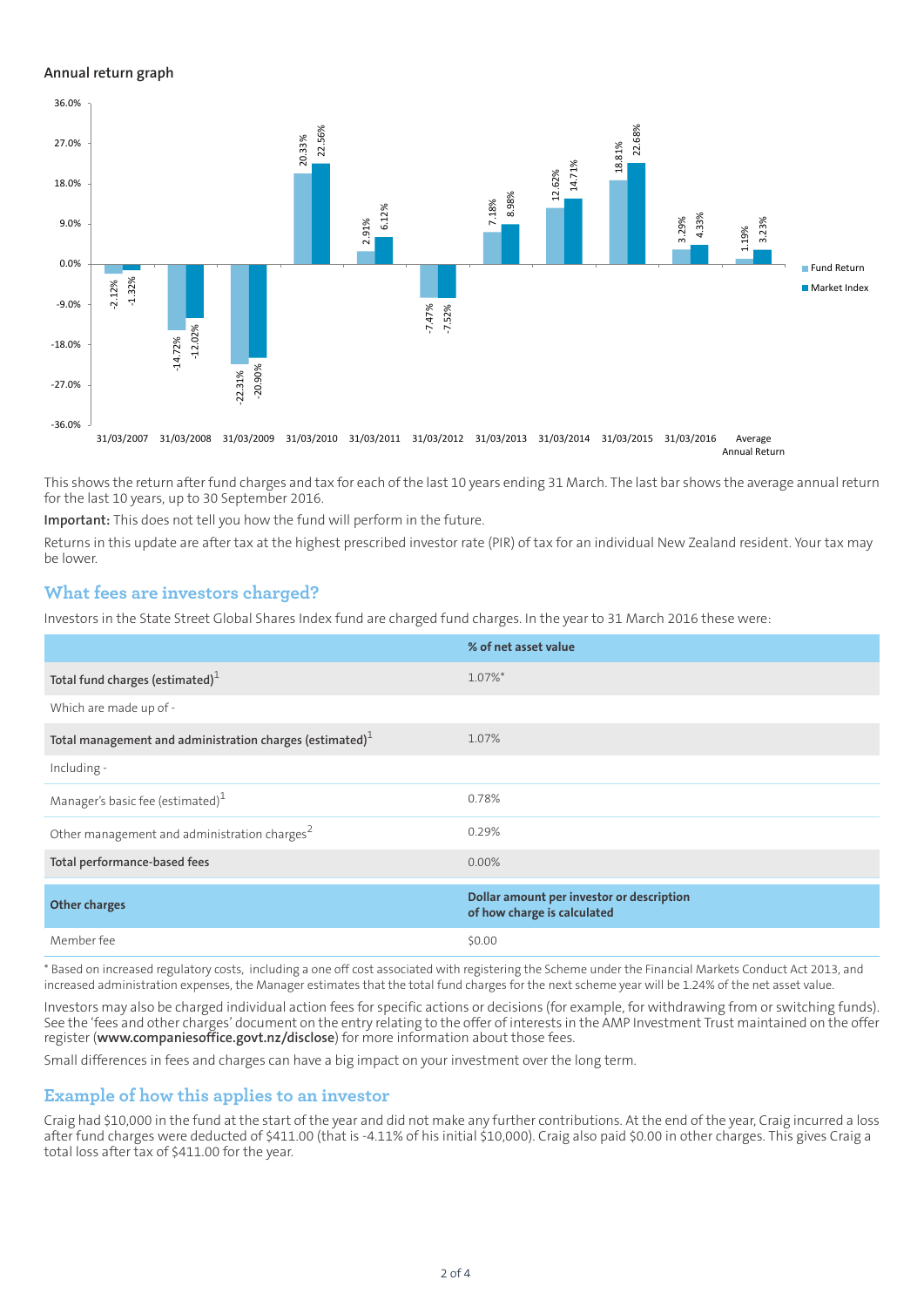## **What does the fund invest in?**

# **Actual investment mix<sup>3</sup>**

This shows the types of assets that the fund invests in.



#### **Target investment mix**

This shows the mix of assets that the fund generally intends to invest in.

| <b>Asset Type</b>            | <b>Allocation</b> |
|------------------------------|-------------------|
| Cash and cash equivalents    | 0.00%             |
| New Zealand fixed interest   | $0.00\%$          |
| International fixed interest | 0.00%             |
| Australasian equities        | 0.00%             |
| International equities       | 100.00%           |
| Listed property              | 0.00%             |
| Unlisted property            | 0.00%             |
| Commodities                  | 0.00%             |
| Other                        | $0.00\%$          |

## **Top 10 investments[3](#page-3-1)**

|                | <b>Name</b>                                     | Percentage<br>of fund<br>net assets | <b>Asset Type</b>                     | <b>Country</b> | <b>Credit rating</b><br>(if applicable) |
|----------------|-------------------------------------------------|-------------------------------------|---------------------------------------|----------------|-----------------------------------------|
| $\mathbf{1}$   | State Street International Equities Index Trust | 100.00%                             | Interest in international<br>equities | Australia      | N/A                                     |
| 2              | $\sim$                                          | $\sim$                              | $\sim$                                | $\sim$         | $\overline{\phantom{a}}$                |
| $\overline{3}$ | $\overline{\phantom{a}}$                        | $\sim$                              | $\sim$                                | $\sim$         | $\sim$                                  |
| $\overline{4}$ | $\sim$                                          | $\sim$                              | $\sim$                                | $\sim$         | $\sim$                                  |
| 5              | $\sim$                                          | $\sim$                              | $\sim$                                | $\sim$         | $\overline{\phantom{a}}$                |
| 6              | $\mathcal{L}_{\mathcal{A}}$                     | $\sim$                              | $\sim$                                | $\sim$         | $\overline{\phantom{a}}$                |
| $7^{\circ}$    | $\sim$                                          | $\sim$                              | $\overline{\phantom{a}}$              | $\sim$         | $\overline{\phantom{a}}$                |
| 8              | $\sim$                                          | $\sim$                              | $\sim$                                | $\sim$         | $\sim$                                  |
| 9              | $\sim$                                          | $\sim$                              | $\sim$                                | $\sim$         | $\sim$                                  |
| 10             | $\sim$ $-$                                      | $\sim$                              | $\sim$                                | $\sim$         | $\overline{\phantom{a}}$                |

The top 10 investments make up 100.00% of the fund.